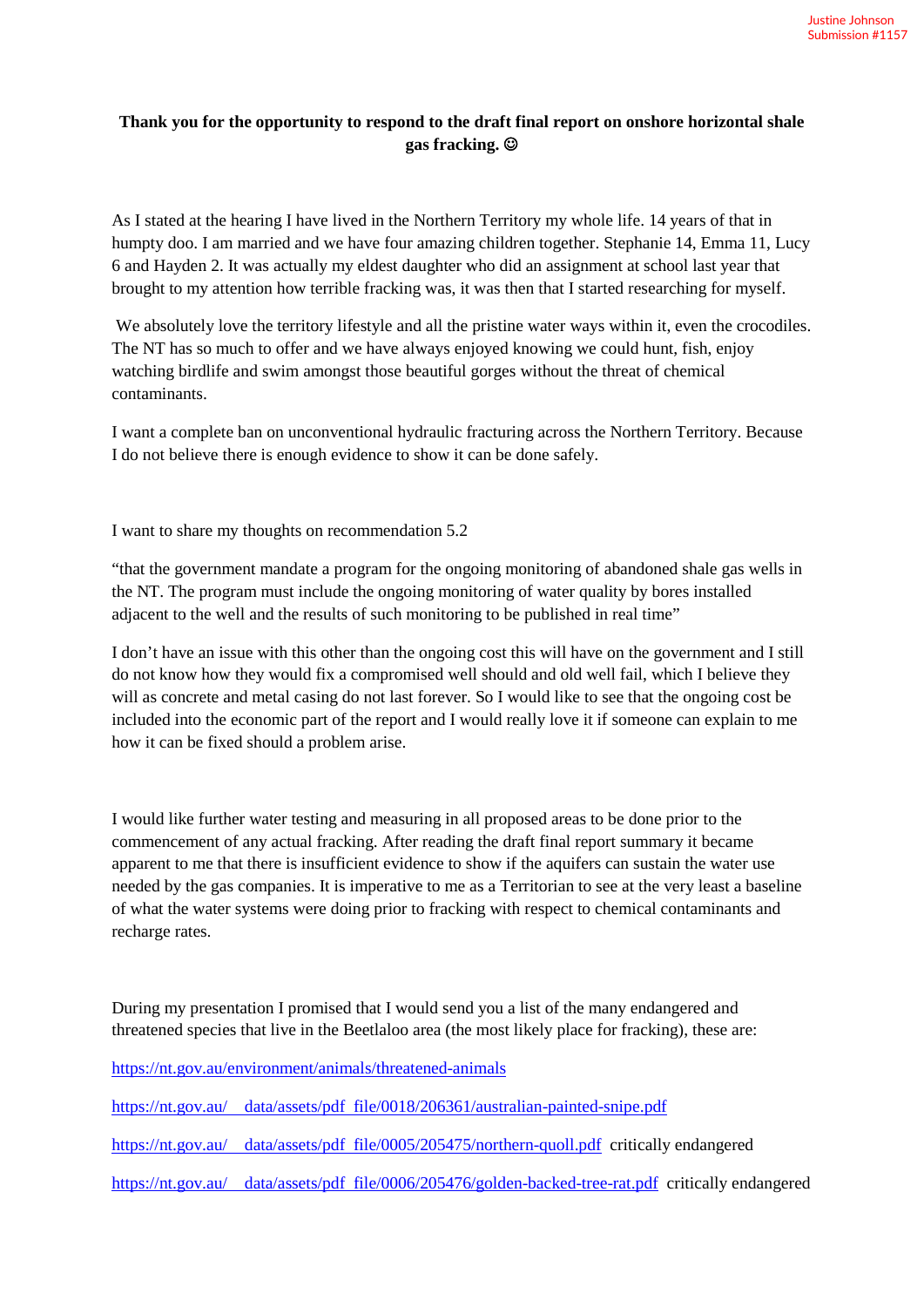|                                                  | https://nt.gov.au/ data/assets/pdf file/0019/206353/gouldian-finch.pdf  |
|--------------------------------------------------|-------------------------------------------------------------------------|
| $\frac{https://nt.gov.au/}{https://nt.gov.au/}$  | data/assets/pdf file/0017/205505/golden-bandicoot.pdf                   |
| $\frac{https://nt.gov.au/}{https://nt.gov.au/}$  | data/assets/pdf file/0005/376133/carpentarian-antechinus.pdf            |
| https://nt.gov.au/                               | data/assets/pdf file/0006/206466/floodplain-monitor.pdf                 |
| $\frac{https://nt.gov.au/}{https://nt.gov.au/}}$ | data/assets/pdf file/0010/376138/ghost-bat-nt.pdf                       |
| $\frac{https://nt.gov.au/}{$                     | data/assets/pdf file/0016/205504/brush-tailed-rabbit-rat.pdf            |
| $\frac{https://nt.gov.au/}{https://nt.gov.au/}}$ | data/assets/pdf file/0007/373543/carpentarian-grasswren.pdf             |
| https://nt.gov.au/                               | data/assets/pdf file/0019/205525/common-brushtail-possum.pdf            |
| https://nt.gov.au/                               | data/assets/pdf file/0017/205514/great-bilby.pdf                        |
| $\frac{https://nt.gov.au/}{https://nt.gov.au/}$  | data/assets/pdf file/0020/206354/grey-falcon.pdf                        |
| $\frac{https://nt.gov.au/}{https://nt.gov.au/}$  | data/assets/pdf file/0019/206461/mitchells-water-monitor.pdf            |
| https://nt.gov.au/                               | data/assets/pdf file/0004/376168/northern-shrike-tit.pdf                |
| $\frac{https://nt.gov.au/}{$                     | data/assets/pdf file/0009/373554/painted-honeyeater.pdf                 |
| $\frac{https://nt.gov.au/}{https://nt.gov.au/}$  | data/assets/pdf file/0020/205517/pale-field-rat.pdf                     |
| https://nt.gov.au/                               | data/assets/pdf file/0014/206402/plains-death-adder.pdf                 |
|                                                  | https://nt.gov.au/ data/assets/pdf file/0017/206360/princess-parrot.pdf |

I may have missed some, but there are plenty for you to look into.

Further to my comment about the public not being well informed and therefore still in the "dark" about what fracking is, I think that it is important that you consider the amount of advertising that has been "pro-fracking" from APPEA with misleading or lacking information. I feel our government didn't ensure adequate or proper advertising for fracking consultations/hearings were being done, there are many platforms to use. There has been a lot of confusion about what type of fracking is being done with the public and that shows the lack of information being given.

I would like to point out again that there are so many jobs at risk and that they are the actual backbone of the Northern Territory right now and who built the NT to where it is now. I feel it is not fair to put all those industries at risk for the sake of 400-500 temporary jobs, because fracking is temporary. Industries such as ; Barramundi farms, cattle farms, pastoralists, fishing charters, people who catch fish for a living, mango farms, other vegetable farms and tourism.

Tourism alone provides over 16,000 Territorians with jobs.